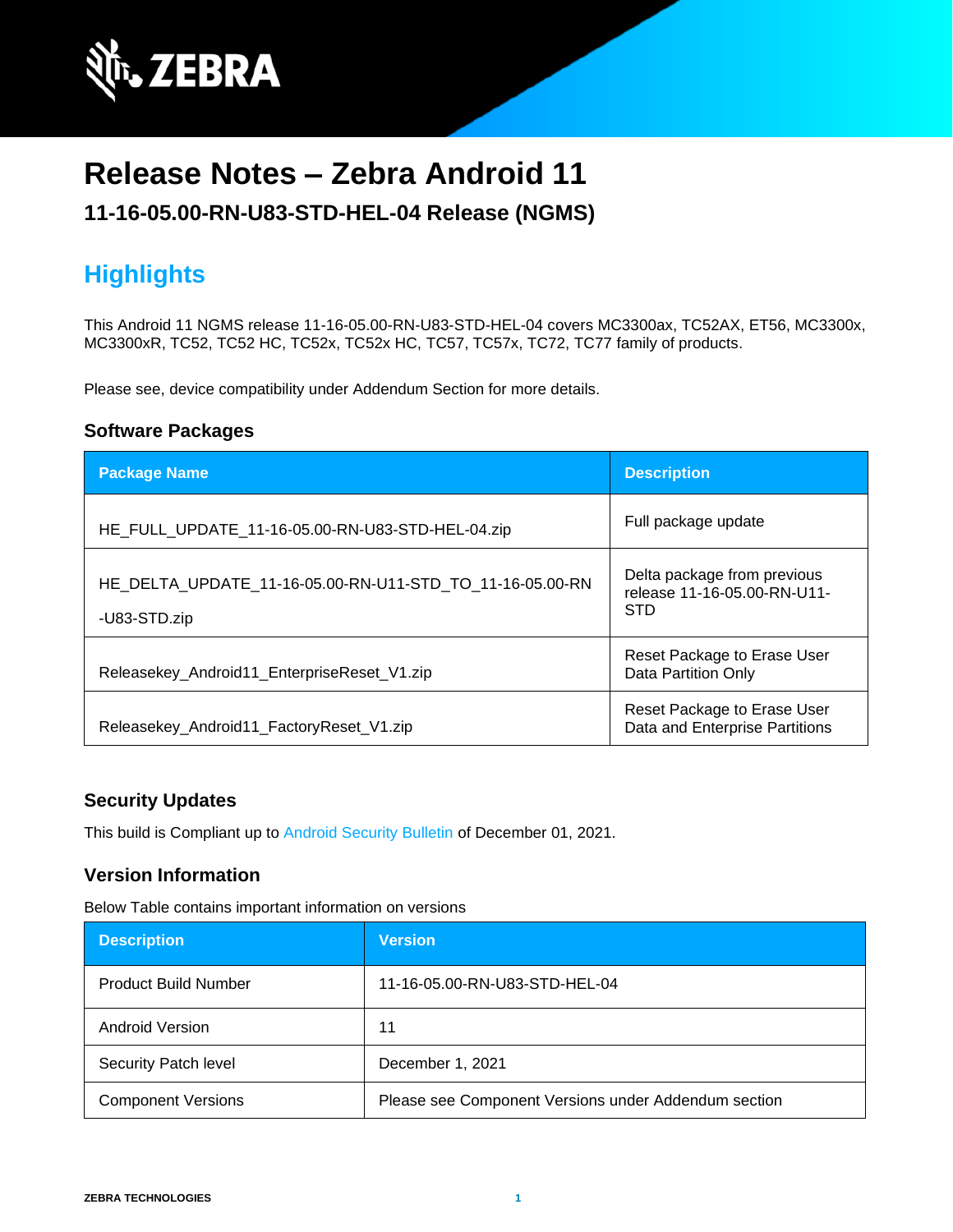

## **Device Support**

The products supported in this release are MC3300ax, TC52AX, ET56, MC3300x, MC3300xR, TC52, TC52 HC, TC52x, TC52x HC, TC57, TC57x, TC72, TC77 family of products.

Please see device compatibility details under Addendum Section.

### **New Features**

- Added support for new data capture experience (TC52, TC52HC, TC52x, TC52xHC, TC57, TC57x, TC72, TC77, MC3300x)
- Generic Scanner Support (Support for generic Zebra BT and USB Scanners)
- Mobility DNA OCR Wedge v1 Early Access (Camera Only) family of licensed configurations.
	- o Tire Identification Number (TIN)
	- o Identification Documents (ID)
	- o License Plate
	- o Meter Reading
	- o Vehicle Identification Number (VIN)
- Free-Form Image Capture (Camera/Imager)
- Barcode Highlighting (Camera/Imager)
- SE5500 GA Release

### **Resolved Issues**

- Fixed: SPR44619 Fixed an issue of Ghost screen touches.
- Fixed: SPR44265 Fixed an issue of BT showing incorrect battery usage in bug report.
- Fixed: SPR44833 Fixed an issue of 'EthernetMgr' manual proxy config not working.
- Fixed: Zebra Pay PD20 timer issue
- Fixed: Settings ANR issues
- Fixed: RxLogger EOF issue
- Fixed: WPA3-SAE compatibility with CISCO AP
- Fixed: Voice quality and Stability enhancement

## **Usage Notes**

• None

## **Known Constraints**

- In-order to avoid any inconsistencies in Settings UI it is recommended to wait for a few seconds after the device boots up before launching settings UI.
- On upgrading a device from A8/A9/A10 to A11, NFC manager configuration need to be re-applied.
- Starting Android 11 on SDM660, an UPL file cannot consist of both Full OTA and Delta OTA package. On A11 customer can directly install the Full OTA package of required LG image
- Ethernet UI is accessible from settings despite being disabled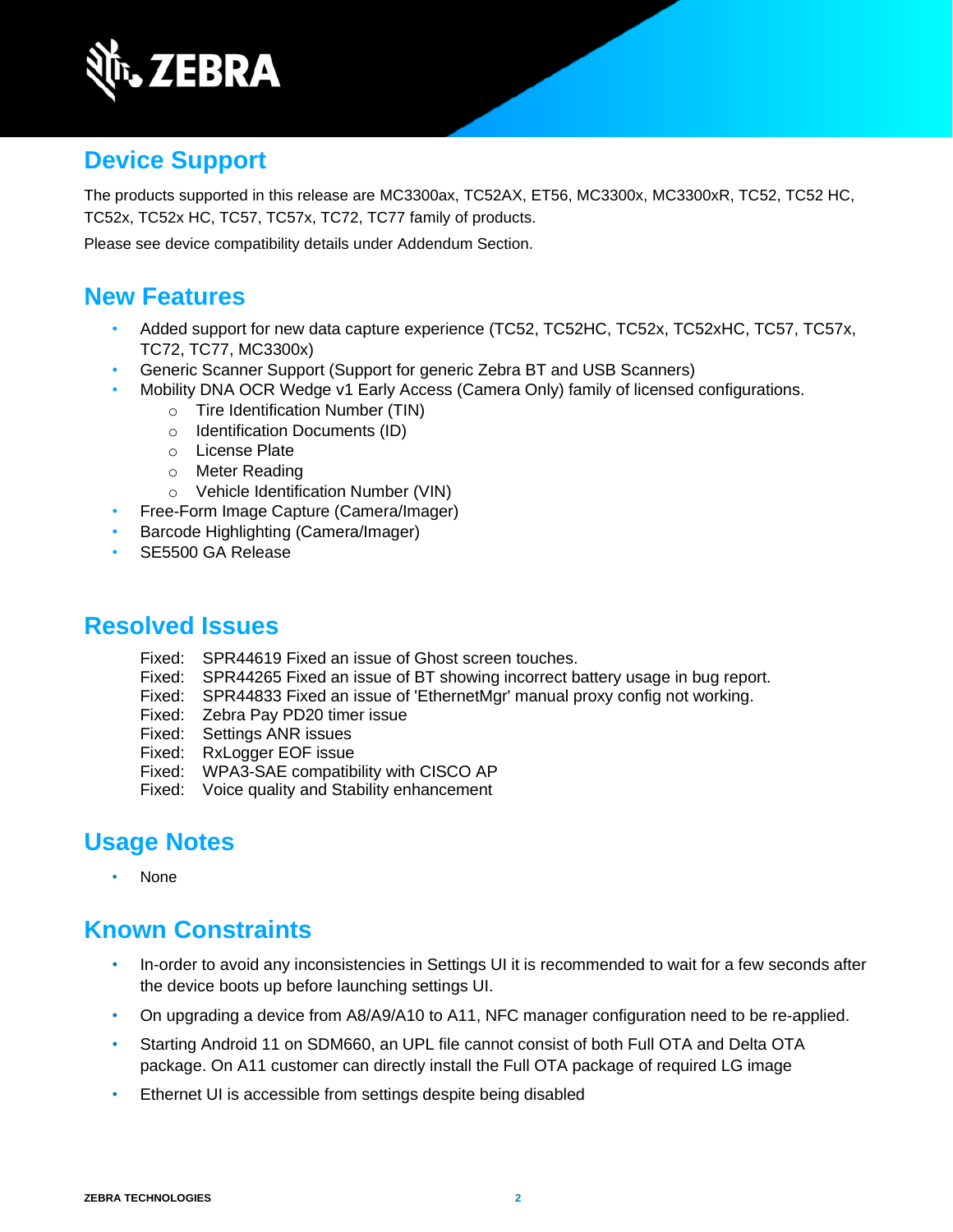

- RxLogger fails to store logs in internal storage when external SDCard is formatted as internal/adaptable, or it is ejected during run time.
- BLE FW update will not work without enabling location service under settings.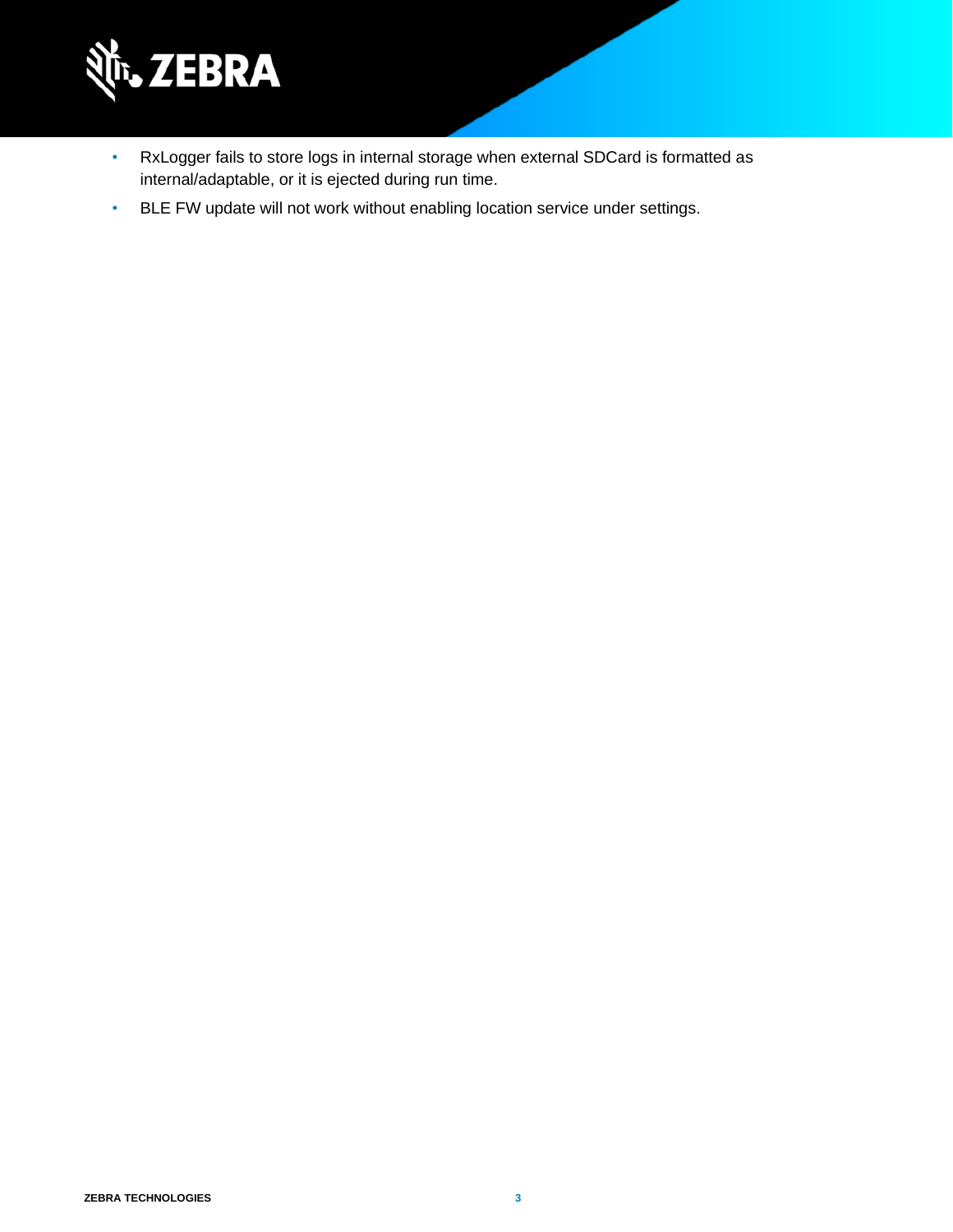

## **Important Links**

- [Installation and setup instructions](https://www.zebra.com/content/dam/zebra_new_ia/en-us/software/operating-system/helios/A11-os-update-instructions.pdf) (if the link does not work, please copy It to browser and try)
- [Zebra Techdocs](http://techdocs.zebra.com/)
- [Developer Portal](http://developer.zebra.com/)

## **Addendum**

#### **Device Compatibility**

This software release has been approved for use on the following devices.

| <b>Device</b><br><b>Family</b> | <b>Part Number</b>                                                                                                                                                                         |                                                                                                                                                                         | <b>Device Specific</b><br><b>Manuals and Guides</b> |
|--------------------------------|--------------------------------------------------------------------------------------------------------------------------------------------------------------------------------------------|-------------------------------------------------------------------------------------------------------------------------------------------------------------------------|-----------------------------------------------------|
| MC3300ax                       | MC330X-SJ2EA4CN<br>MC330X-SJ3EA4CN<br>MC330X-SJ4EA4CN<br>MC330X-SA3EA4CN<br>MC330X-SE3EA4CN                                                                                                | MC330X-SG3EA4CN<br>MC330X-GJ2EA4CN<br>MC330X-GJ3EA4CN<br>MC330X-GJ4EA4CN<br>MC330X-GE3EA4CN                                                                             | MC3300ax Home Page                                  |
| TC52AX                         | TC520L-2YFMU7P-CN                                                                                                                                                                          |                                                                                                                                                                         | <b>TC52ax Home Page</b>                             |
| <b>ET56</b>                    | ET56ET-L21E-00CN                                                                                                                                                                           | ET56DE-L21E-00CN                                                                                                                                                        | <b>ET56 Home Page</b>                               |
| MC3300x                        | MC330L-GE3EA4CN<br>MC330L-GE4EA4CN<br>MC330L-GH3EA3CN<br>MC330L-GJ2EA4CN<br>MC330L-GJ3EA4CN<br>MC330L-GJ4EA4CN<br>MC330L-GL3EA3CN<br>MC330L-GL3EA4CN<br>MC330L-RL2EA4CN<br>MC330L-RL3EA4CN | MC330L-SA3EA4CN<br>MC330L-SE3EA4CN<br>MC330L-SG3EA4CN<br>MC330L-SH3EA3CN<br>MC330L-SJ2EA4CN<br>MC330L-SJ3EA4CN<br>MC330L-SJ4EA4CN<br>MC330L-SK3EA4CN<br>MC330L-SL3EA3CN | MC3300x Home Page                                   |
| <b>MC3300xR</b>                | MC333U-GJ4EA4CN<br>MC339U-GE4EA4CN                                                                                                                                                         | MC339U-GF4EA4CN                                                                                                                                                         | MC3300xR Home<br>Page                               |
| <b>TC52</b>                    | TC520K-2PEZU4P-CN                                                                                                                                                                          |                                                                                                                                                                         | <b>TC52 Home Page</b>                               |
| TC52 HC                        | TC520K-2HEZU4P-CN                                                                                                                                                                          |                                                                                                                                                                         | <b>TC52 HC Home Page</b>                            |
| TC <sub>52</sub> x             | TC520K-1XFMU6P-CN                                                                                                                                                                          |                                                                                                                                                                         | <b>TC52x Home Page</b>                              |
| TC52x HC                       | TC520K-1HCMH6P-CN                                                                                                                                                                          |                                                                                                                                                                         | <b>TC52x Home Page</b>                              |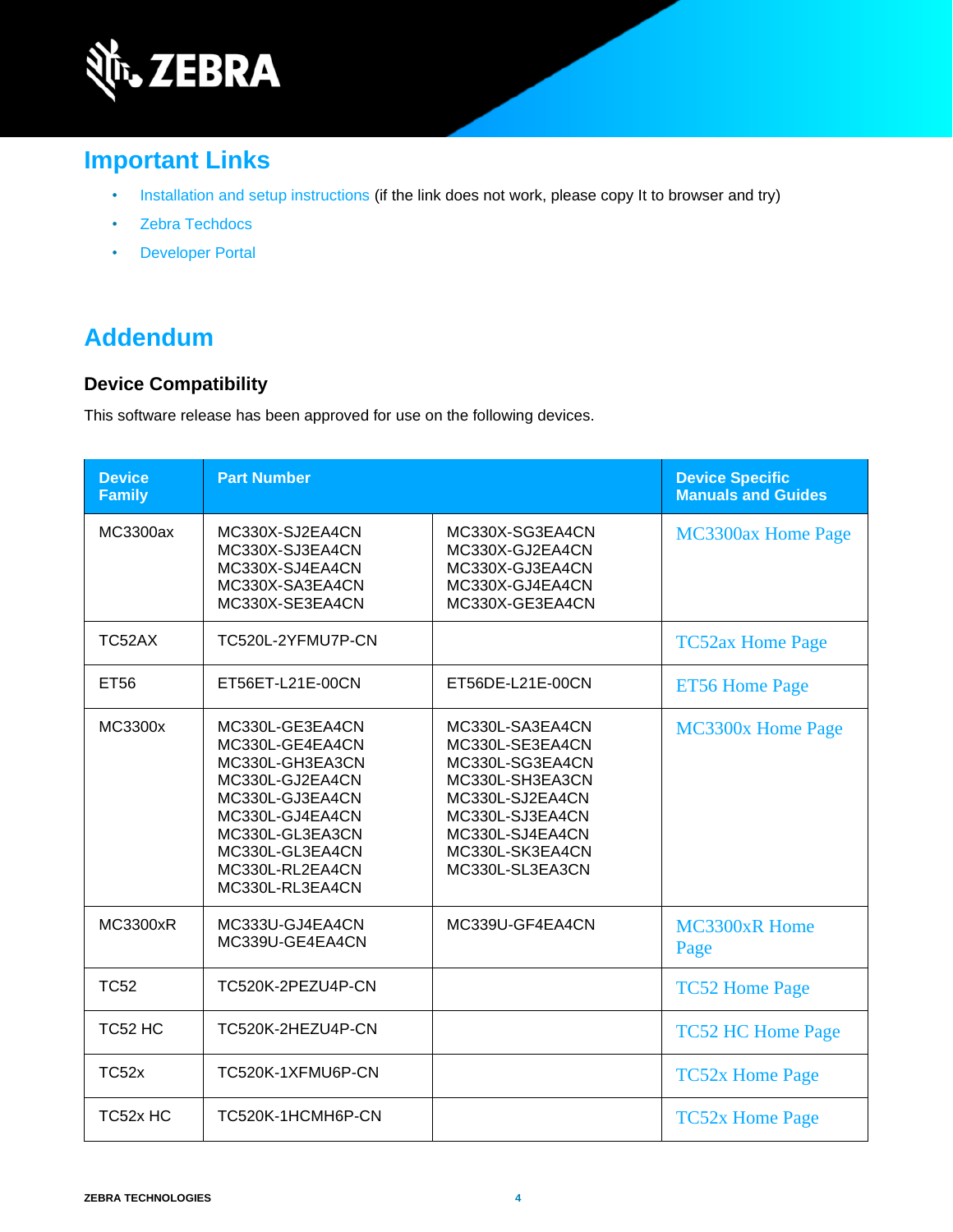

| TC57  | TC57HO-2PEZU4P-CN                       |                                         | <b>TC57 Home Page</b>  |
|-------|-----------------------------------------|-----------------------------------------|------------------------|
| TC57x | TC57HO-3XFMU6P-CN                       |                                         | <b>TC57X Home Page</b> |
| TC72  | TC720L-0ME24B0-CN<br>TC720L-02E24B0- CN | TC720L-0ME24B0-CN<br>TC720L-02E24B0- CN | <b>TC72 Home Page</b>  |
| TC77  | TC77HL-5ME24BG-CN                       | TC77HL-52E24BDCN                        | <b>TC77 Home Page</b>  |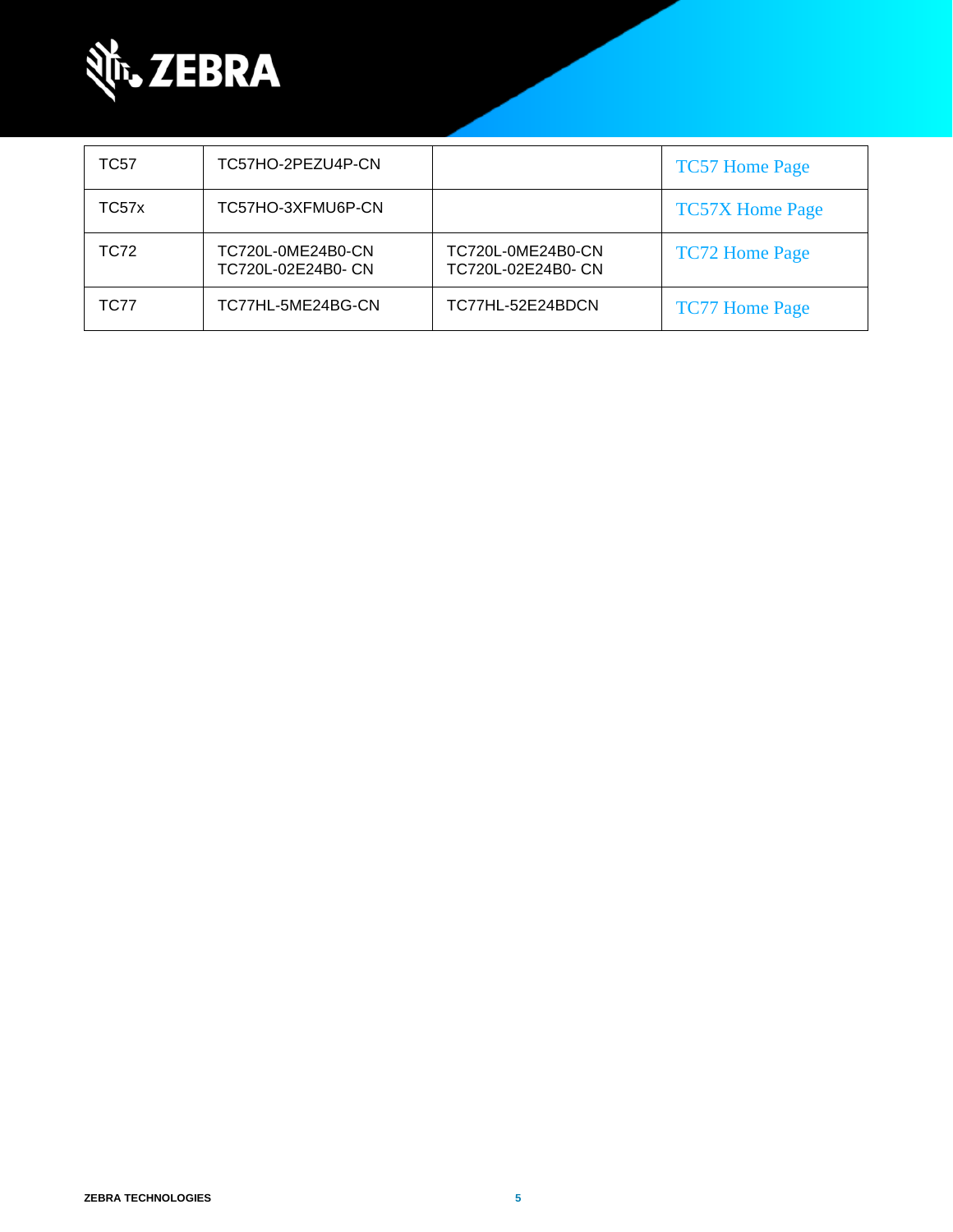

#### **Component Versions**

| <b>Component / Description</b>    | <b>Version</b>                                                                                                                                                                                                                                                                                                                                                                                                                                                                                                                                                                                                   |
|-----------------------------------|------------------------------------------------------------------------------------------------------------------------------------------------------------------------------------------------------------------------------------------------------------------------------------------------------------------------------------------------------------------------------------------------------------------------------------------------------------------------------------------------------------------------------------------------------------------------------------------------------------------|
| <b>Acoustics Profiles</b>         | MC3300ax: General: FR1.1, FR2.1, FR3.1<br>Cellular: NA<br>TC52AX: General: YR1.2, YR3.1<br>Cellular: NA<br>ET56: General: PR2.2, PR4.1<br>Cellular: NA<br>MC33x: General: DR3.2, DR1.2, DR2.2<br>Cellular: NA<br>MC33xR: General: RR1.2, RR2.2<br>Cellular: NA<br>TC52: General: GR1.4<br>Cellular: NA<br>TC52 HC: General: GR2.4<br>Cellular: NA<br>TC52x: General: TR1.3<br>Cellular: NA<br>TC52x HC: General: TR3.3<br>Cellular: NA<br>TC57: General: GR3.4<br>Cellular: GR3.1<br>TC57x: General: TR2.3<br>Cellular: TR2.1<br>TC72: General: HR1.3<br>Cellular: NA<br>TC77: General: HR2.3<br>Cellular: HR2.1 |
| Linux Kernel                      | 4.19.157-perf                                                                                                                                                                                                                                                                                                                                                                                                                                                                                                                                                                                                    |
| AnalyticsMgr                      | 10.0.0.1002                                                                                                                                                                                                                                                                                                                                                                                                                                                                                                                                                                                                      |
| Android SDK Level                 | 30                                                                                                                                                                                                                                                                                                                                                                                                                                                                                                                                                                                                               |
| Audio (Microphone and Speaker)    | 0.31.0.0                                                                                                                                                                                                                                                                                                                                                                                                                                                                                                                                                                                                         |
| <b>Battery Manager</b>            | 1.2.9                                                                                                                                                                                                                                                                                                                                                                                                                                                                                                                                                                                                            |
| <b>Bluetooth Pairing Utility</b>  | 3.25                                                                                                                                                                                                                                                                                                                                                                                                                                                                                                                                                                                                             |
| Camera                            | 2.0.002                                                                                                                                                                                                                                                                                                                                                                                                                                                                                                                                                                                                          |
| DataWedge                         | 11.2.52                                                                                                                                                                                                                                                                                                                                                                                                                                                                                                                                                                                                          |
| <b>EMDK</b>                       | 11.0.120.4020                                                                                                                                                                                                                                                                                                                                                                                                                                                                                                                                                                                                    |
| License Manager and License agent | 6.0.8 and 6.0.23.5.0.1                                                                                                                                                                                                                                                                                                                                                                                                                                                                                                                                                                                           |
| <b>MXMF</b>                       | 11.1.0.23                                                                                                                                                                                                                                                                                                                                                                                                                                                                                                                                                                                                        |
| <b>NFC</b>                        | NFC_NCIHALx_AR18C0.b.1.0                                                                                                                                                                                                                                                                                                                                                                                                                                                                                                                                                                                         |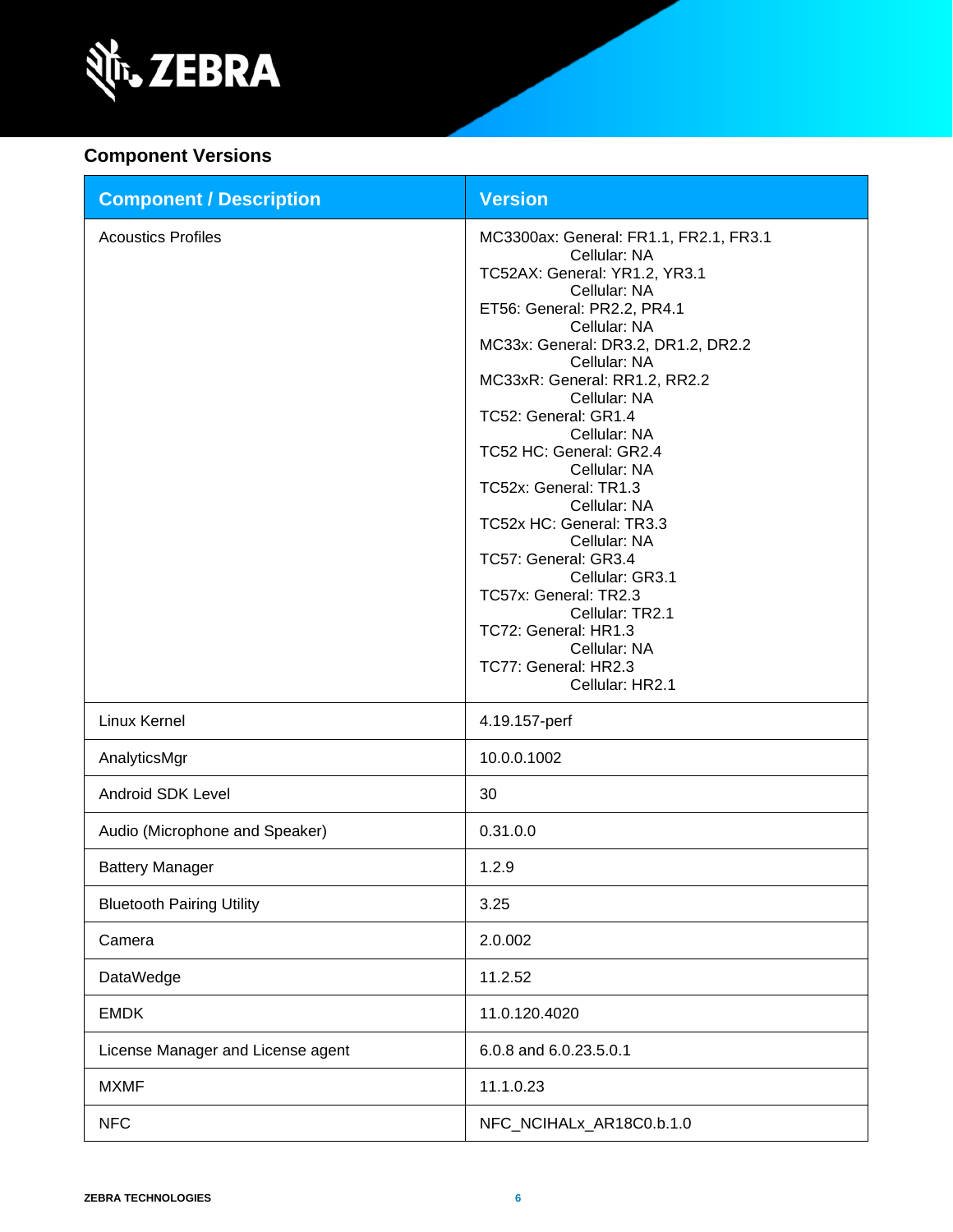

| OEM info                  | 9.0.0.565                                                                                                                                                                                                                                                                                                                                                                                                                                                                                                                                                                                                                                                                                                                  |  |
|---------------------------|----------------------------------------------------------------------------------------------------------------------------------------------------------------------------------------------------------------------------------------------------------------------------------------------------------------------------------------------------------------------------------------------------------------------------------------------------------------------------------------------------------------------------------------------------------------------------------------------------------------------------------------------------------------------------------------------------------------------------|--|
| <b>OSX</b>                | QCT. 110.11.10.10                                                                                                                                                                                                                                                                                                                                                                                                                                                                                                                                                                                                                                                                                                          |  |
| RXlogger                  | 7.0.1.0                                                                                                                                                                                                                                                                                                                                                                                                                                                                                                                                                                                                                                                                                                                    |  |
| ZWC                       | 1.2.264.0                                                                                                                                                                                                                                                                                                                                                                                                                                                                                                                                                                                                                                                                                                                  |  |
| <b>Scanning Framework</b> | 32.0.16.0                                                                                                                                                                                                                                                                                                                                                                                                                                                                                                                                                                                                                                                                                                                  |  |
| StageNow                  | 5.4.0.14                                                                                                                                                                                                                                                                                                                                                                                                                                                                                                                                                                                                                                                                                                                   |  |
| Touch Panel (FW)          | MC3300ax: Version: 38<br>Mode: Finger and Stylus<br>Version: 0.8.1-finger-4-0:0x39c6fa<br>TC52AX:<br>Mode: Finger Only<br>Version: 0410050000<br>ET56:<br>Mode: Finger Only<br>Version: 38<br>MC33x:<br>Mode: Finger and Stylus<br>Version: 38<br>MC33xR:<br>Mode: Finger and Stylus<br>Version:1.8.3-Finger-2-0:0x68cffa<br>TC52:<br>Mode: Finger Only<br>Version: 0.8.1-Finger-4-0:0x39c6fa<br><b>TC52x:</b><br>Mode: Finger Only<br>Version:1.8.3-Finger-2-0:0x68cffa<br>TC57:<br>Mode: Finger Only<br>Version: 0.8.1-Finger-4-0:0x39c6fa<br><b>TC57x:</b><br>Mode: Finger Only<br>Version: 2.0.1-Finger-1-0:0x826e9a<br>TC72:<br>Mode: Finger Only<br>TC77:<br>Version: 2.0.1-Finger-1-0:0x826e9a<br>Mode: Finger Only |  |
| <b>WLAN</b>               | FUSION_QA_2_1.6.0.001_R (Wi-Fi5)<br>FUSION_SA_2_1.6.0.009_R (Wi-Fi6)                                                                                                                                                                                                                                                                                                                                                                                                                                                                                                                                                                                                                                                       |  |
| WorryFree WiFi            | WFW_A_2_6.5.0.002_R                                                                                                                                                                                                                                                                                                                                                                                                                                                                                                                                                                                                                                                                                                        |  |
| Zebra Bluetooth           | 11.1.6                                                                                                                                                                                                                                                                                                                                                                                                                                                                                                                                                                                                                                                                                                                     |  |
| Zebra Volume Control      | 3.0.0.53                                                                                                                                                                                                                                                                                                                                                                                                                                                                                                                                                                                                                                                                                                                   |  |
| Zebra Data Service        | 10.0.4.1030                                                                                                                                                                                                                                                                                                                                                                                                                                                                                                                                                                                                                                                                                                                |  |